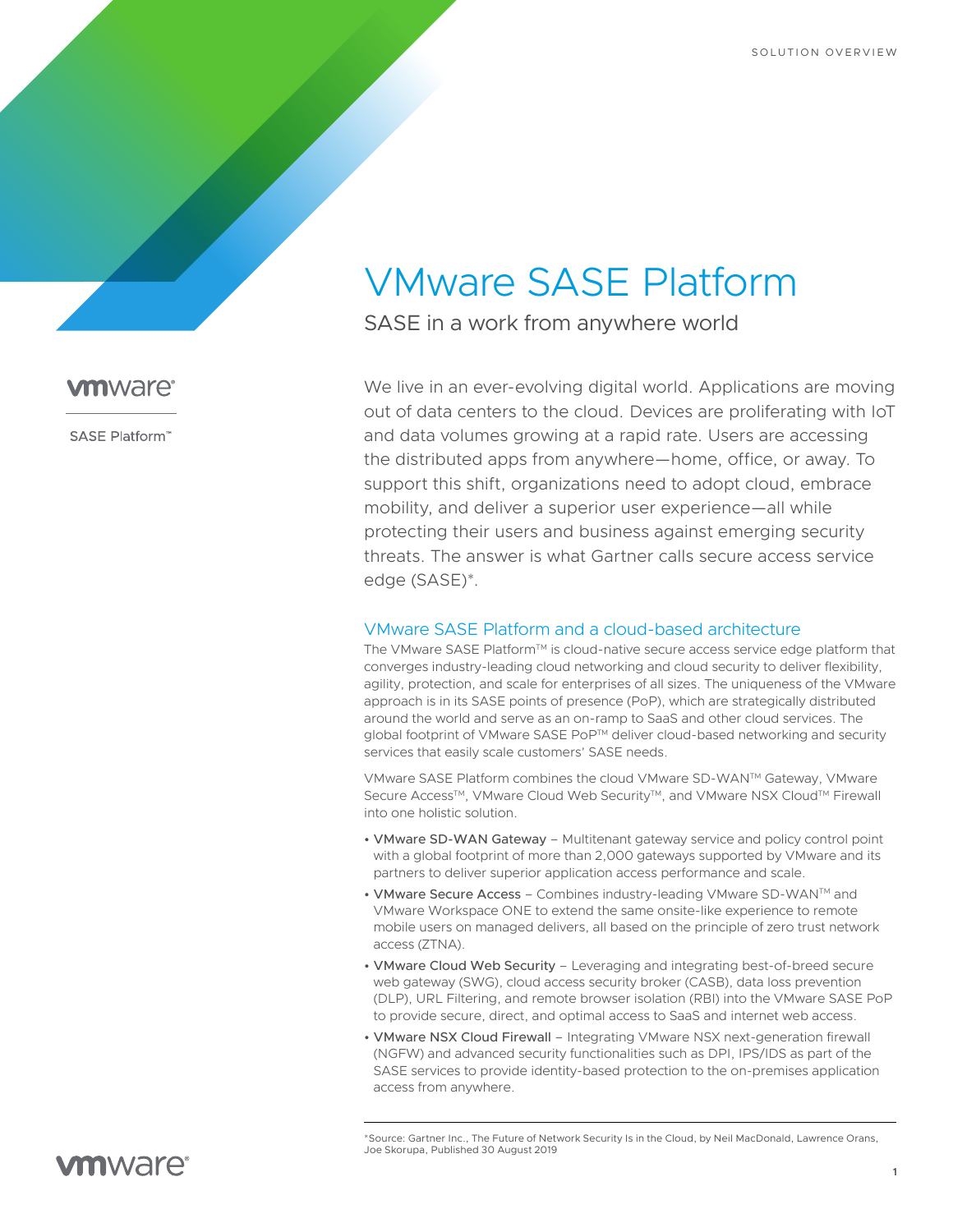As an extension of the VMware SASE Platform, VMware Edge Network Intelligence offers an AIOps solution with a rich customer experience. By extending SD-WAN into the campus, branch, home, and end devices and providing AI/ML-enabled visibility from the WAN to branch and Wi-Fi/LAN, VMware Edge Network Intelligence ultimately delivers actionable insights for performance assurance and a self-healing network.



FIGURE 1: VMware SASE PoP Architecture

## Leap to the new normal of work from anywhere with VMware SASE Platform

VMware allows organizations to benefit from the power of SASE in the multitenant internet exchange and co-location data centers of Equinix and other provider partners. You decide where to keep your applications and data and your users choose where they will work. Regardless of the user and application locations, you're ready to deliver the most optimal and secure cloud application access experience in the distributed multi-cloud world.

By integrating advanced security capabilities, including ZTNA, SWG, CASB, RBI, URL Filtering, IPS/IDS, and DLP, the VMware SASE Platform extends the security boundary beyond data center and cloud to applications and users, minimizing the attack surface, and protecting users, networks, applications, and data against threats. With the VMware SASE Platform, organizations can:

- Use a single cloud-native, multitenant platform for the on-ramp to public and private cloud
- Provide a unified secure access experience for branch, campus, and mobile users
- Deliver contextual access based on user identity, device location, and security posture
- Administer web and security policy control from a single management platform